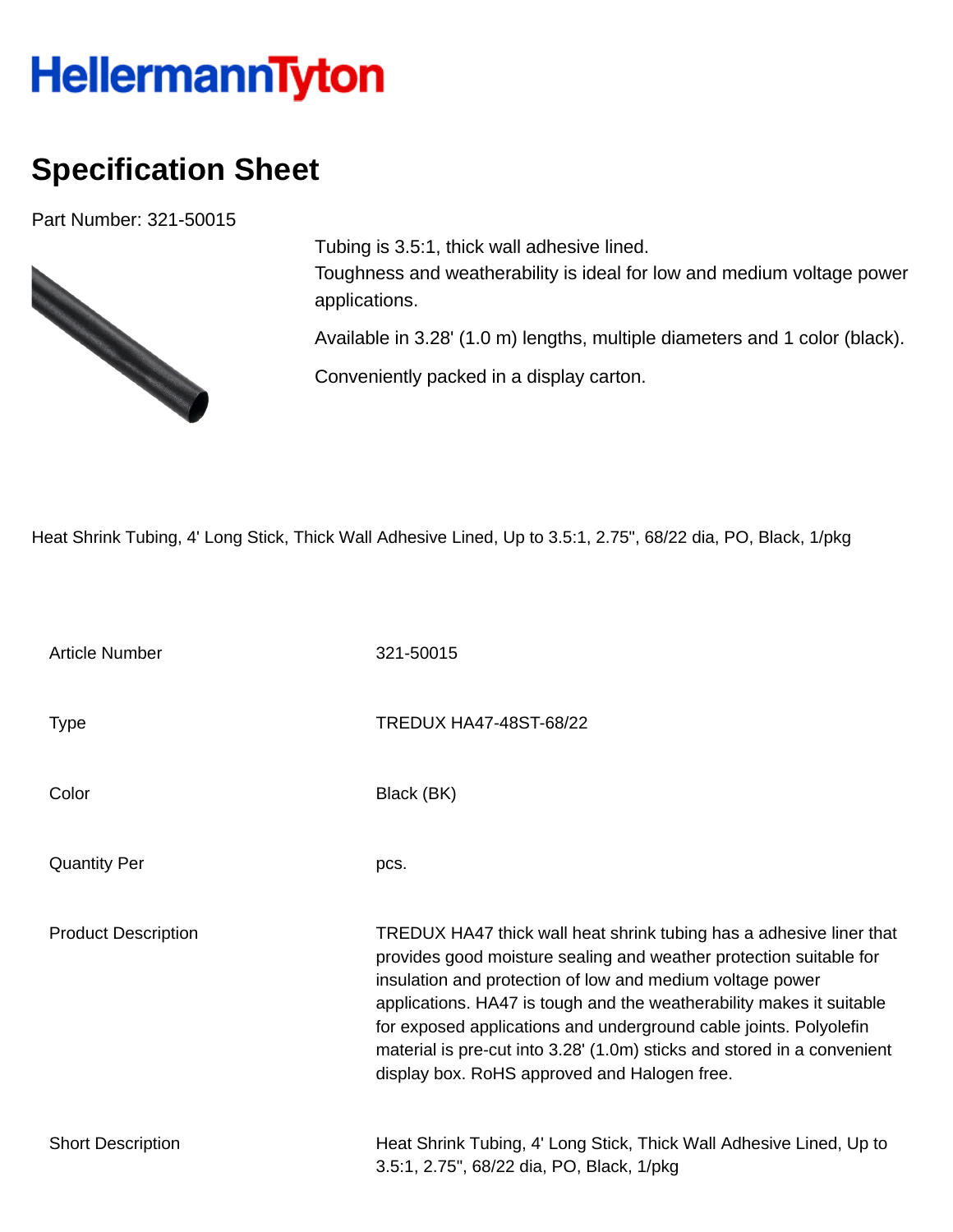| Length L (Imperial)          | 4.0                                        |
|------------------------------|--------------------------------------------|
| Length L (Metric)            | 1.0                                        |
| Voltage Range                | Low Voltage                                |
| Variant                      | Thick-Wall                                 |
| Nominal Diameter (Imperial)  | 2.75                                       |
| Nominal Diameter (Metric)    | 68                                         |
| Wall Thickness WT (Imperial) | .161                                       |
| Wall Thickness WT (Metric)   | 4.1                                        |
|                              |                                            |
|                              |                                            |
| Material                     | Polyolefin, chemically cross-linked (PO-X) |

| <b>Material Shortcut</b> |
|--------------------------|
|                          |

PO-X

Adhesive **Hot melt adhesive** 

Flammability **Not flame retardant** 

Halogen Free Yes